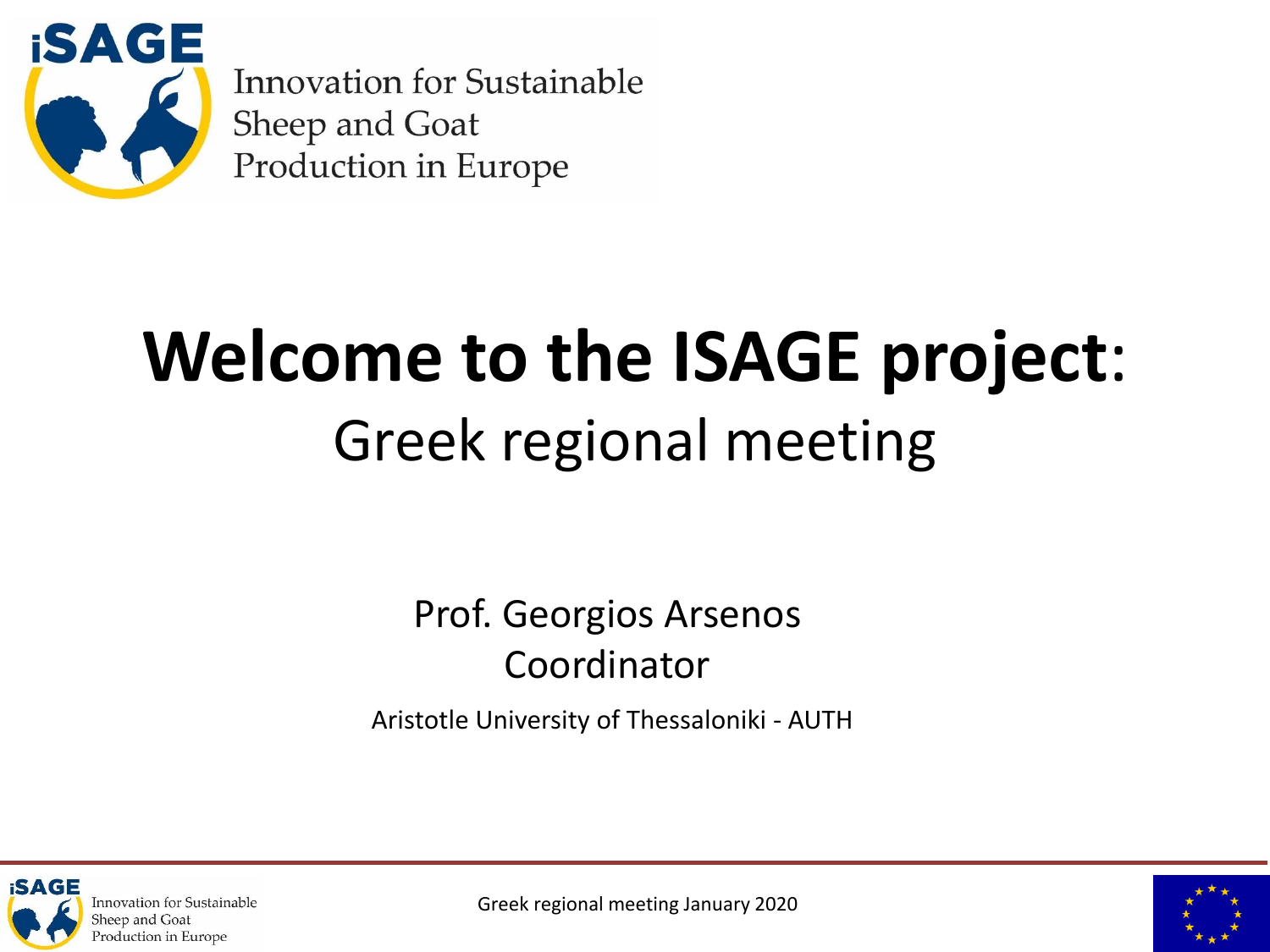### **The Consortium**

- iSAGE deals with the **less developed**  livestock sector in the EU
- iSAGE has all the major players in small ruminant sector

Approximately **16,000** sheep and goat farmers (**5.5** million sheep and goats)





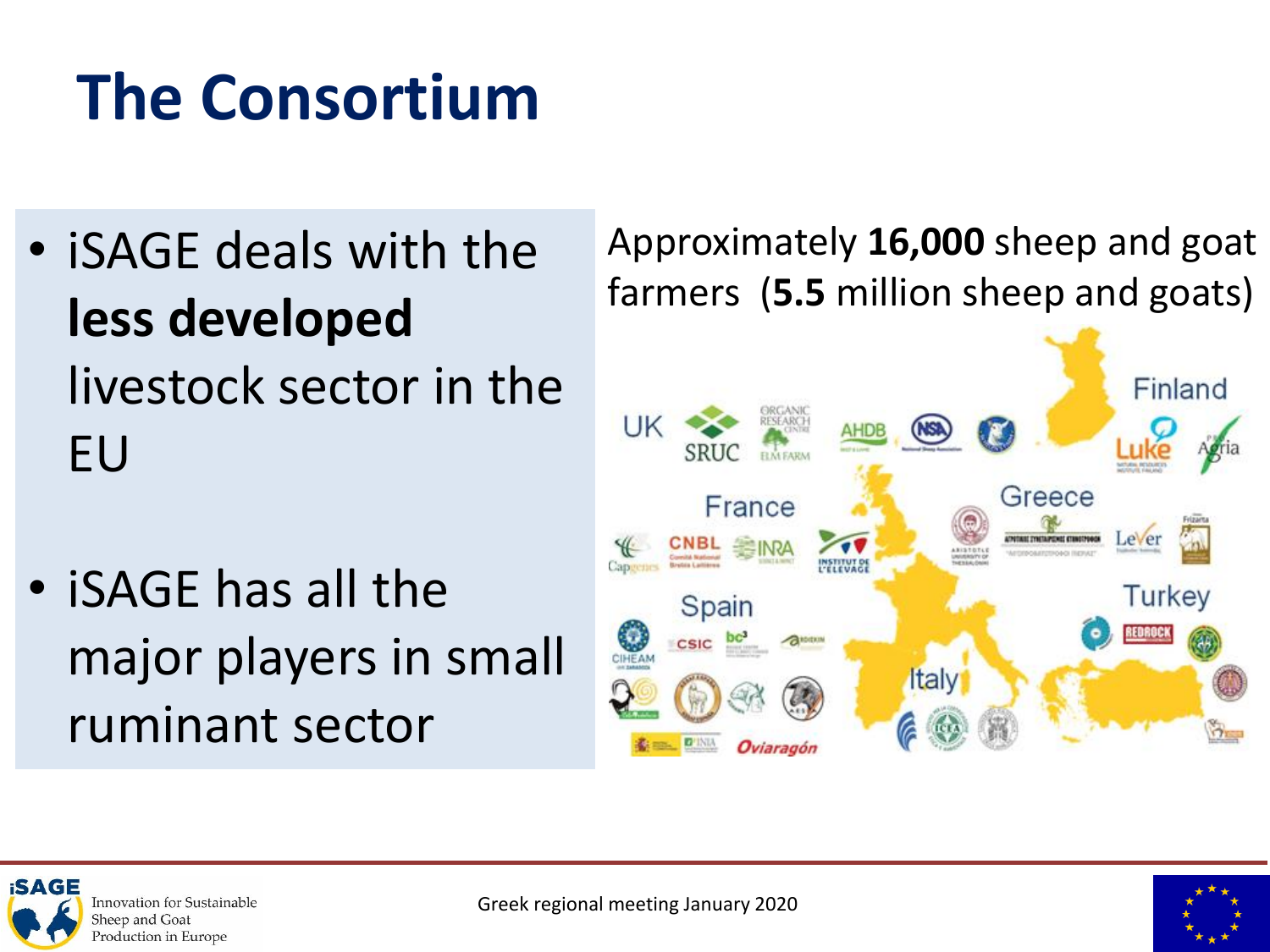### **iSAGE philosophy:**





Farms Farmer Animal









### Processors Consumers Policy makers





Greek regional meeting January 2020

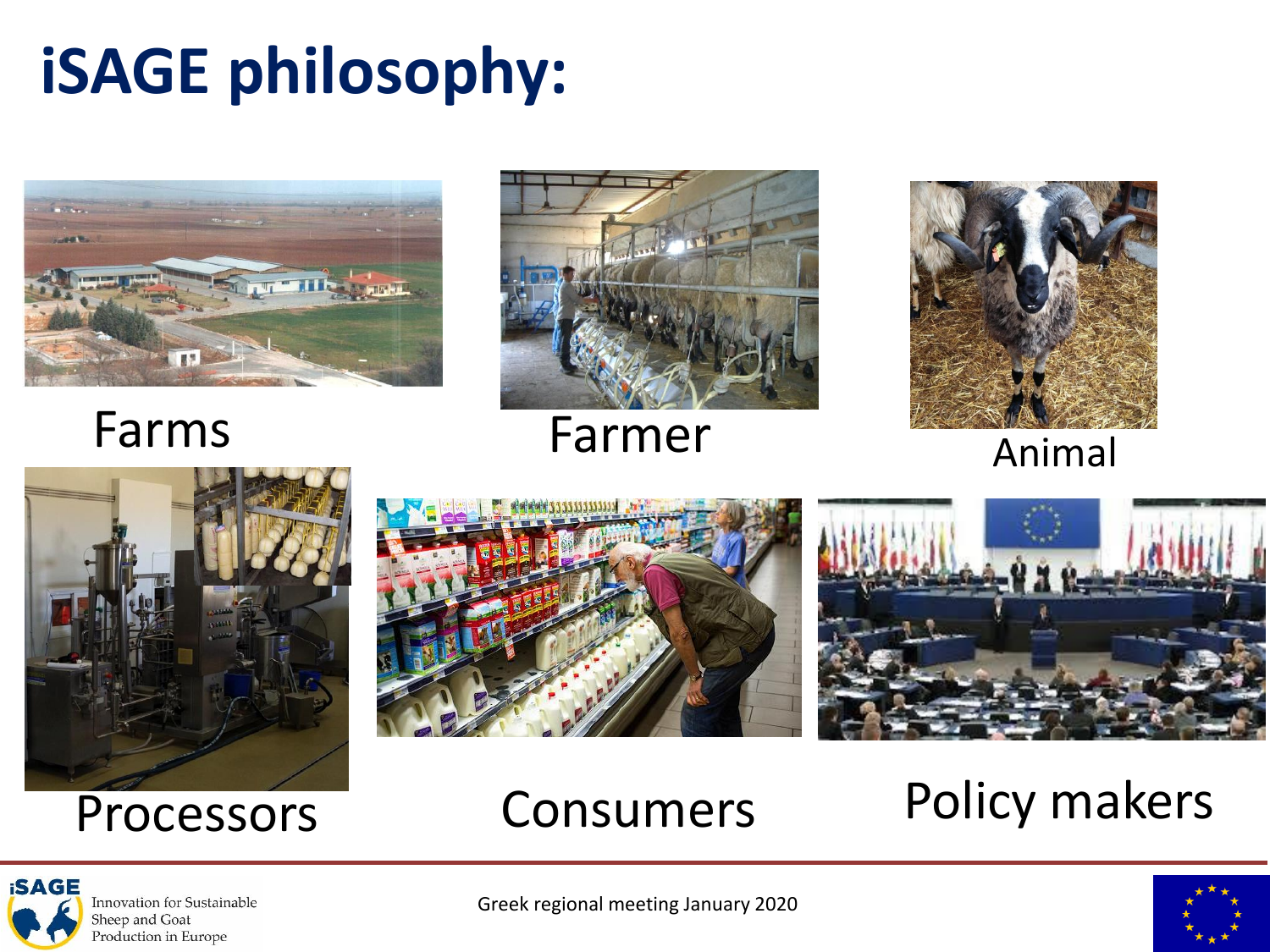### **iSAGE working platform**





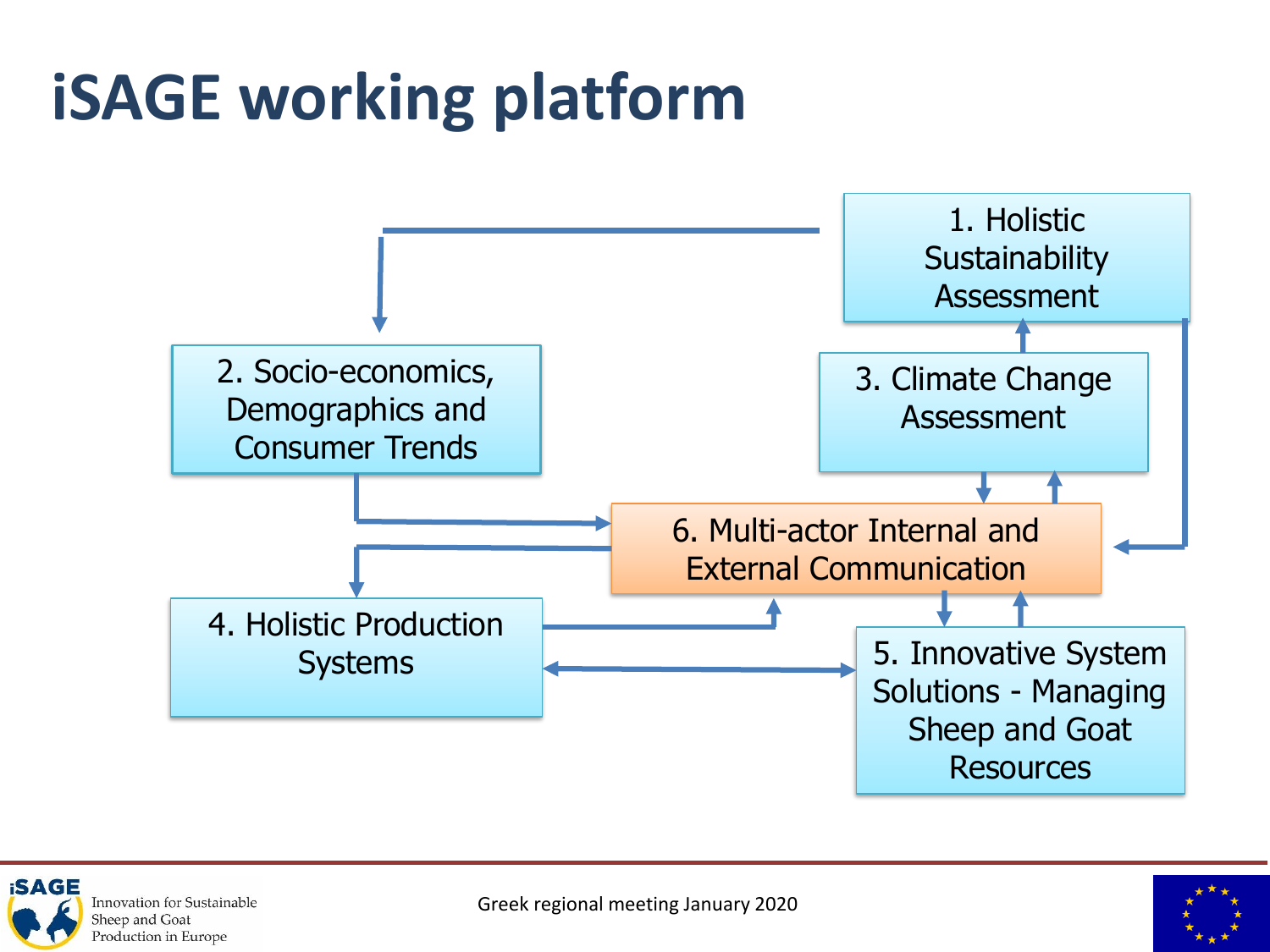### **iSAGE aims**

- **Increase/improve** efficiency, profitability, overall sustainability and innovative capacity of the sector
- **Find** new efficiency traits of animals/more adapted to environmental changes
- **Increase/improve** animal welfare, social well-being and rural development
- **Increase/enhance** consumer acceptance, societal acceptance
- **Identify/implement** innovations and **develop policy recommendations**



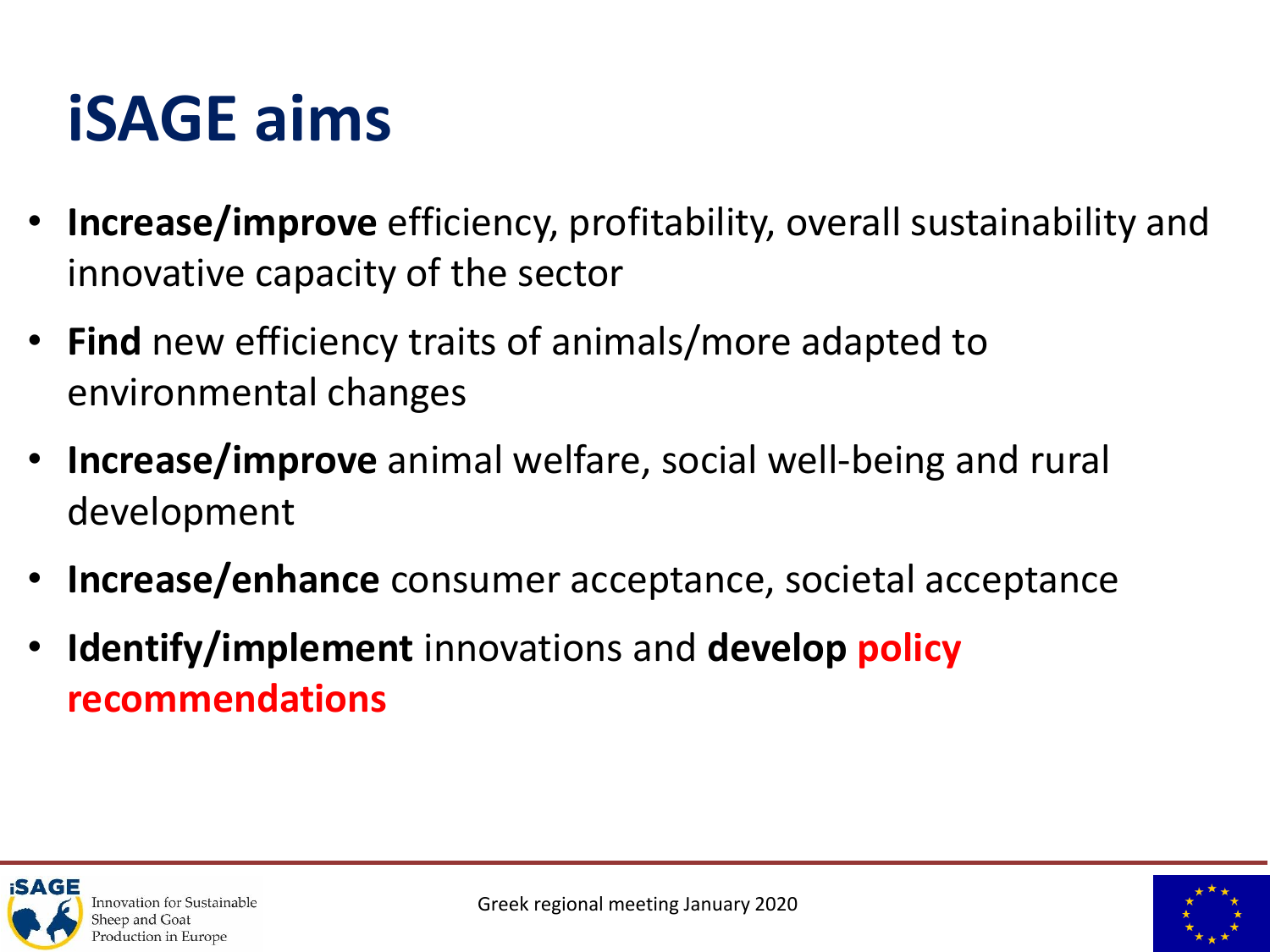### **What iSAGE did?**

#### **Qualitative techniques**

- •Case studies
- •Semi structured and structured interviews
- •Focus groups
- Laddering surveys

#### **Quantitative techniques**

- Farm level surveys
- **Recording impacts** of new innovations on farms
- **Modelling** expected climate impacts
- **Modelling** how management can improve ecology and productivity of farms
- **Assessing** the **genetic potential** of sheep and goat populations for **future breeding programmes**
- New **decision support tools**



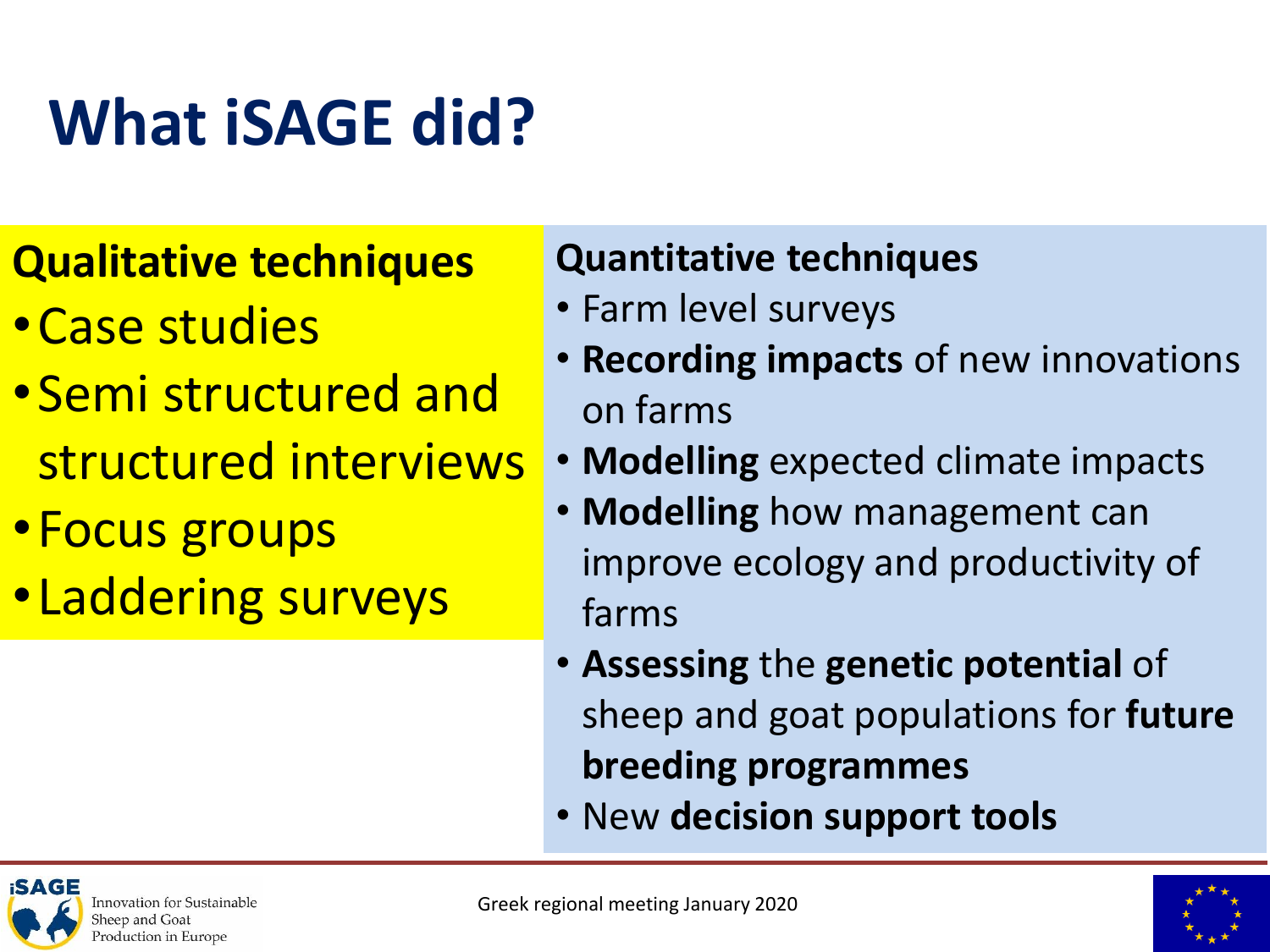### **iSAGE main outputs**

- **10 farm typologies** were identified
- **225 farmer surve**ys were performed
- **202** farmers' responses were analyzed
- **453 questionnaires** for meat and dairy products consumers and non-consumers were analyzed





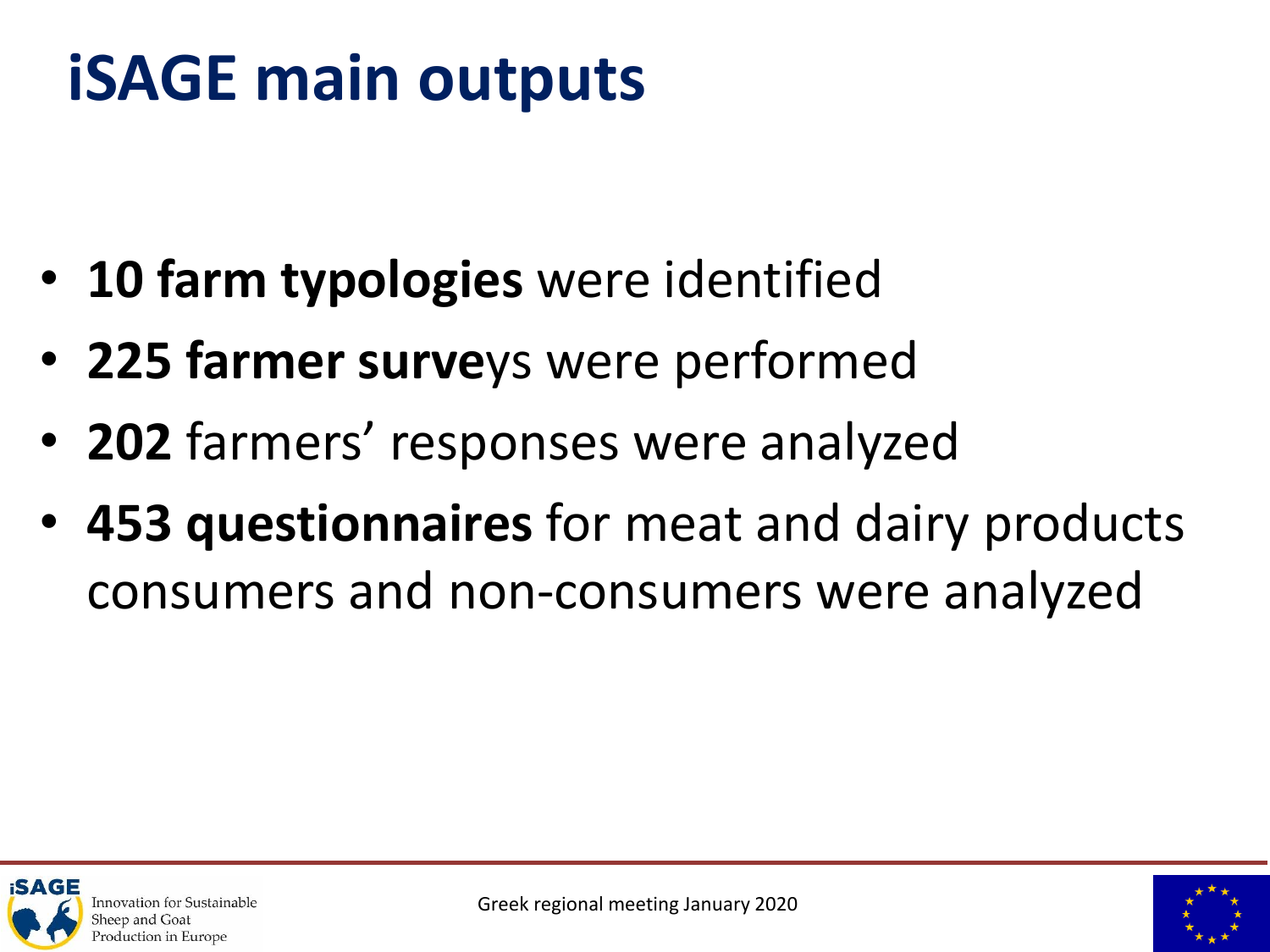### **iSAGE main outputs**

- Interviews for **retailer surveys**
- **Three case studies** per country on selected supply chains
- **New modelling methods** to promote sustainability and resilience to climate change -**Pasture productivity**  statistical model
- Implementation of **innovation case studies** in different countries
- Development of a **toolbox**
- Development and testing of a new **iSAGE farm model**
- Development and testing of **iSAGE-DSS**

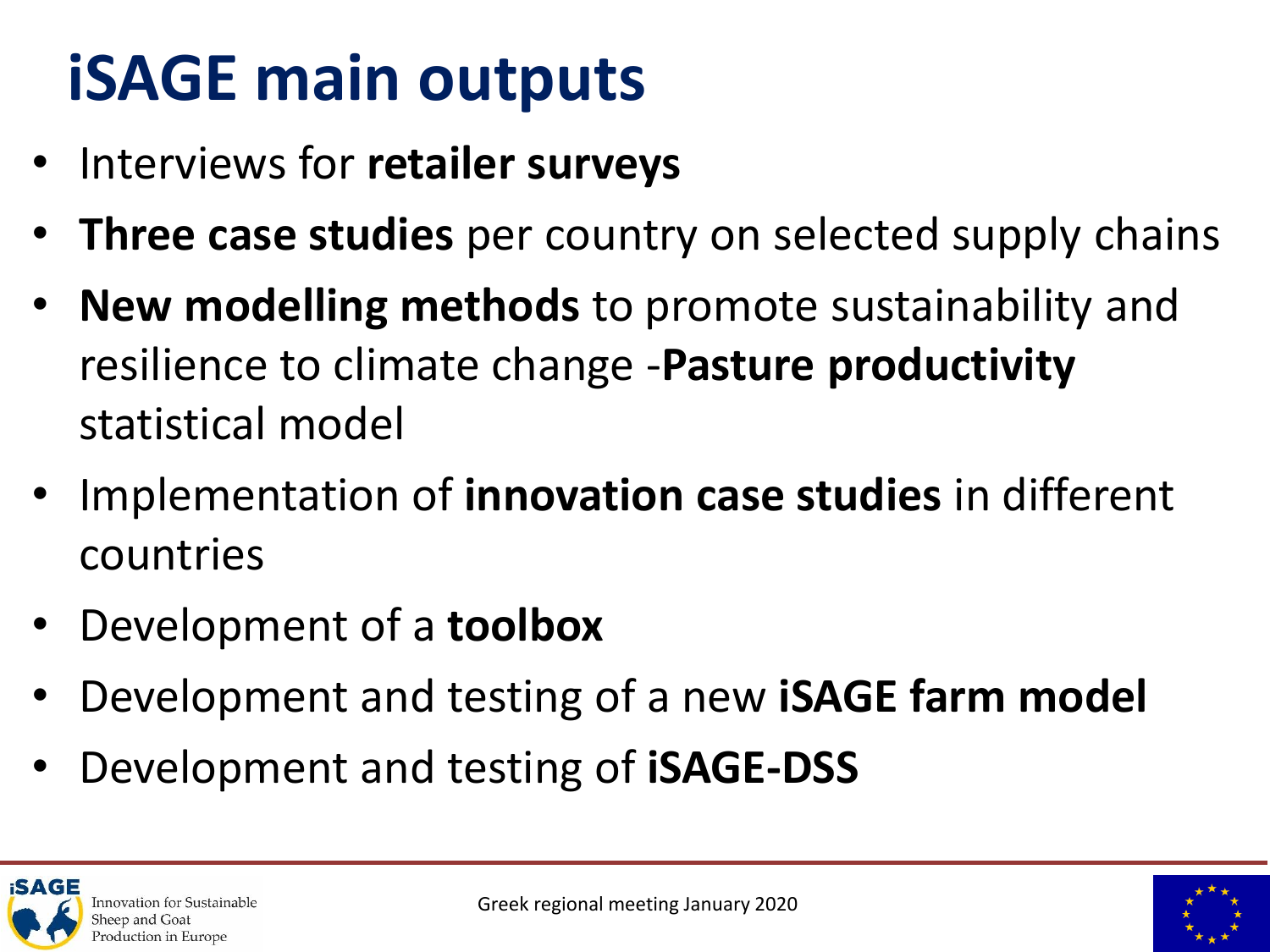### **iSAGE outputs are used to:**

- **Understand barriers** to innovation and sustainability
- **Define future opportunities** for a competitive sheep and goat sector
- **Develop farm management tools** and innovative breeding strategies
- **Develop solutions** for social, welfare and consumer issues
- Work with industry to **inform**, **help** and **innovate**



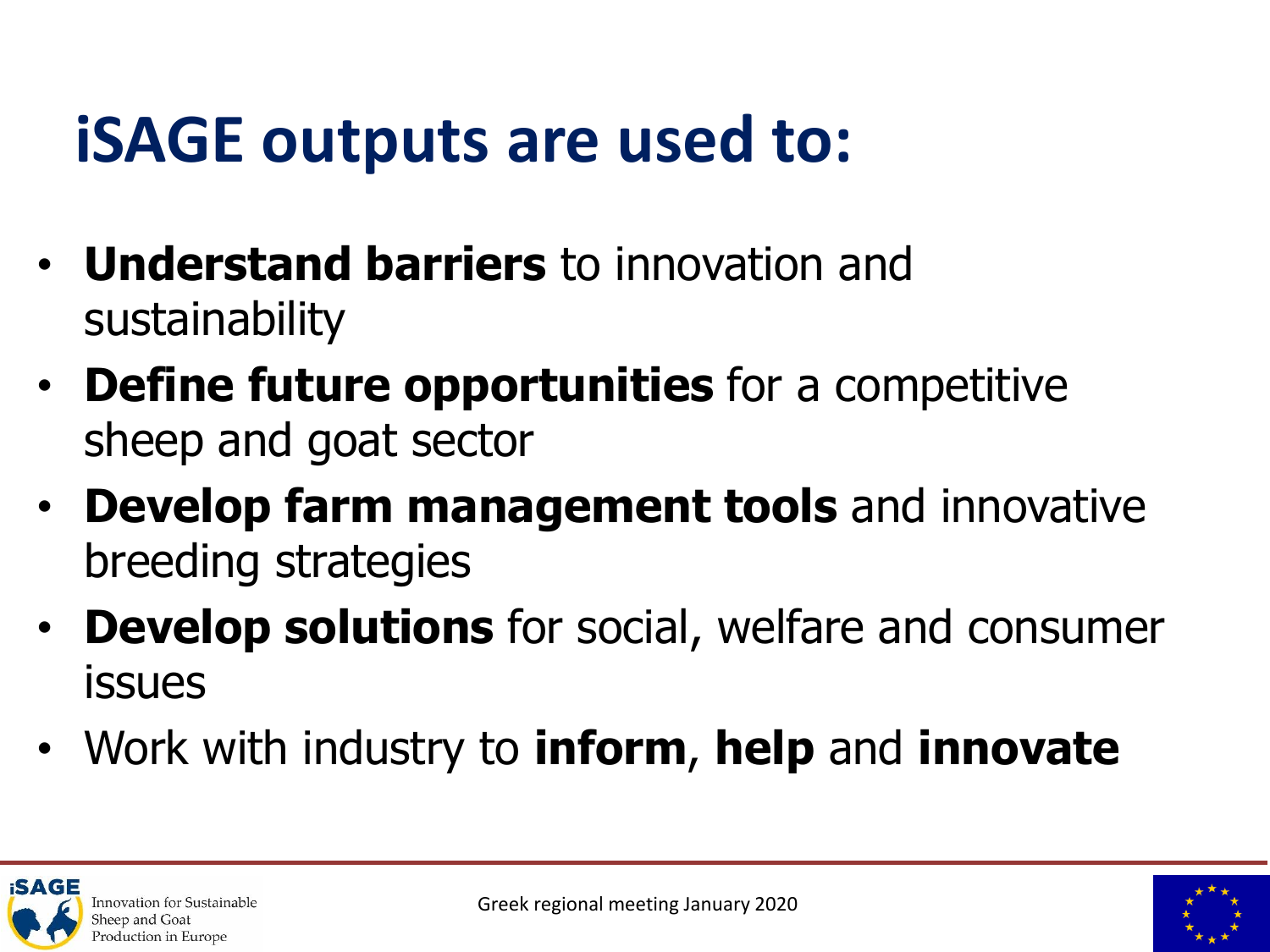### **Aim of iSAGE regional training**

• Communication of results and training of early career scientists and technologists from the industry (pre and post farm gate), advisors and trainers/students



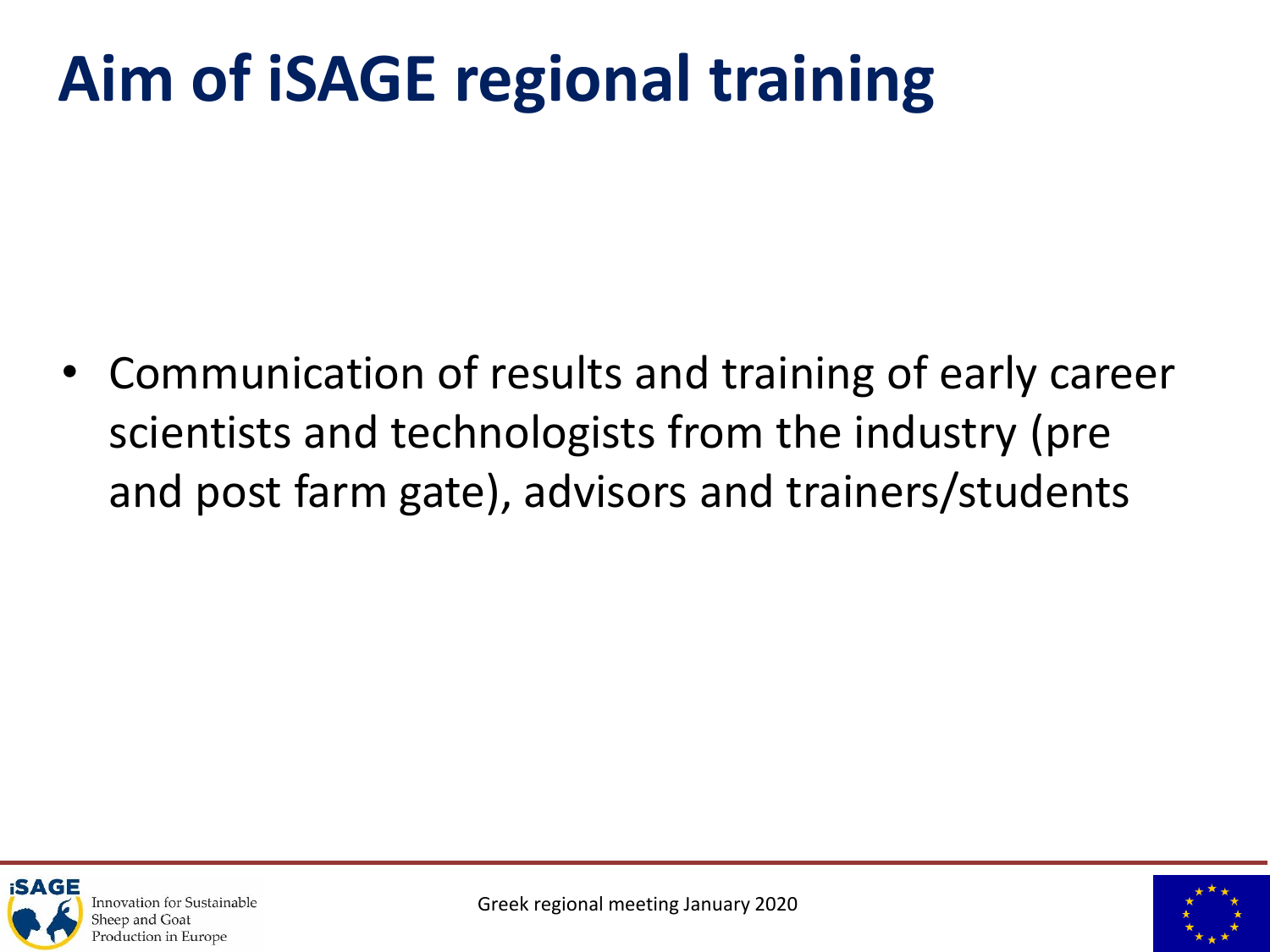### **Topics of iSAGE regional training**

- Defining and Assessing Sustainability in sheep and goat farms and systems. Tools and results (WP1)
- Genetic approaches to improve farms' sustainability and resiliency (WP5)
- Assessing consumer needs and developing new products (WP2)
- Modelling the impacts of climate change on European sheep and goat production systems (WP3)



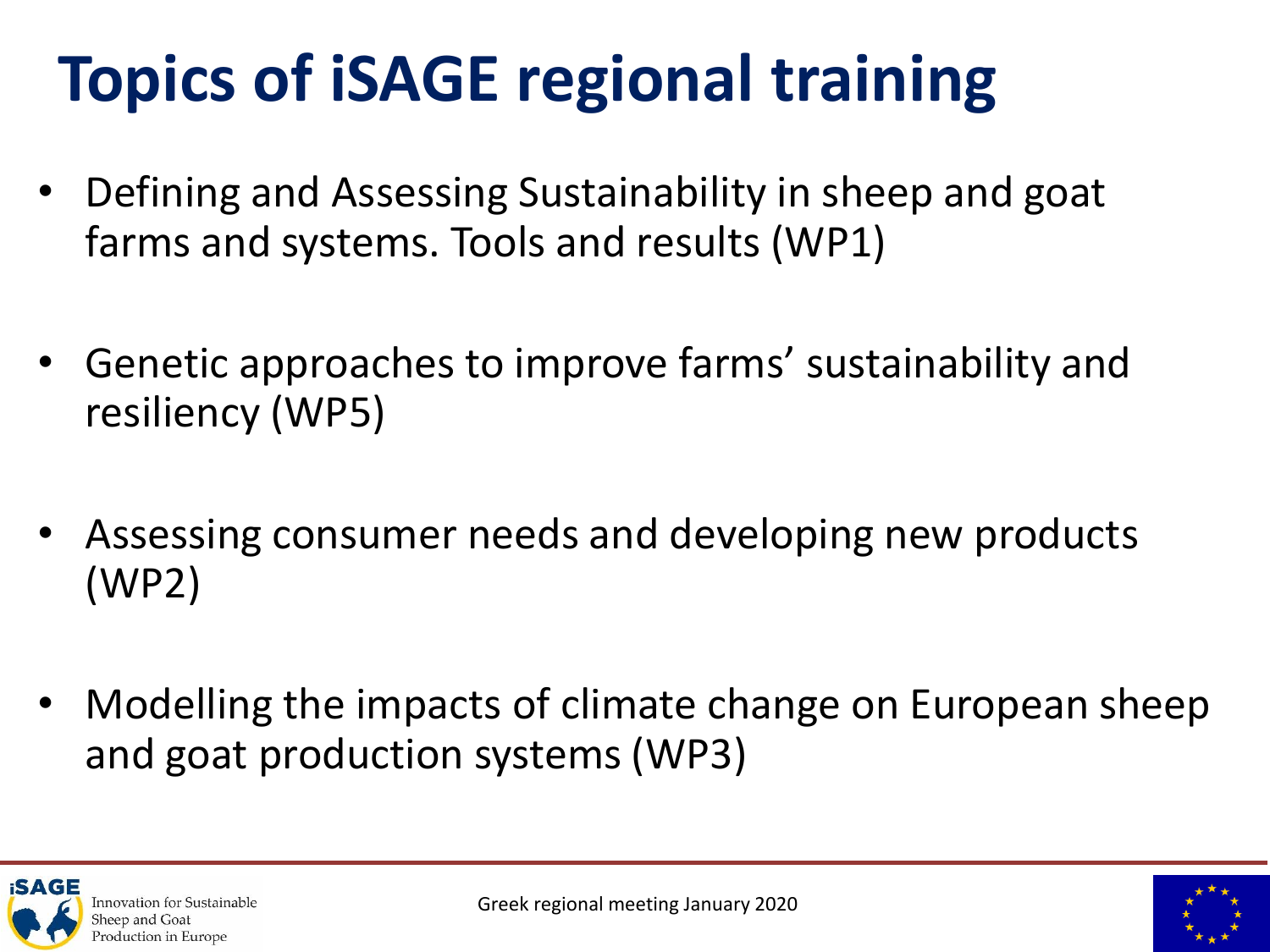### **Topics of iSAGE regional training**

- Innovations to support the viability of sheep and goat industries in Europe. Practical examples, methods and recommendations for their adoption. (WP4)
	- Presentations of innovations and discussion
- Participatory research and case studies in farms to test and adapt innovations Methodology and examples (T4.2) (Cont.)
	- Presentations of innovations and discussion



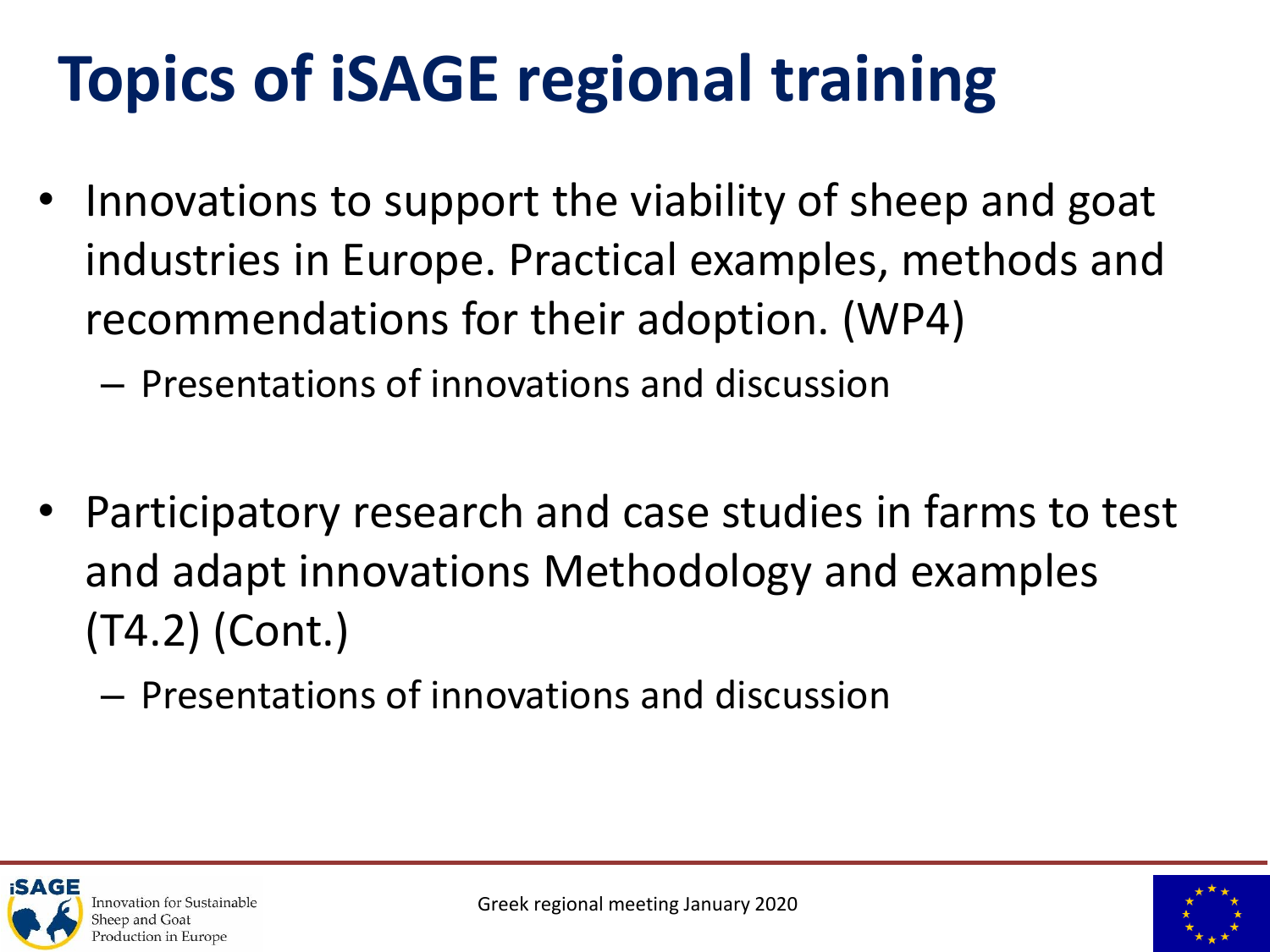### **iSAGE regional training for Structured discussions**

- **Trends in the Sheep and Goat sector**
- **Strategies regarding consumers perception and acceptance of sheep and goat products**
- **Biodiversity and landscape**
- –**On farm decision support tools (iSAGE-DSS)**